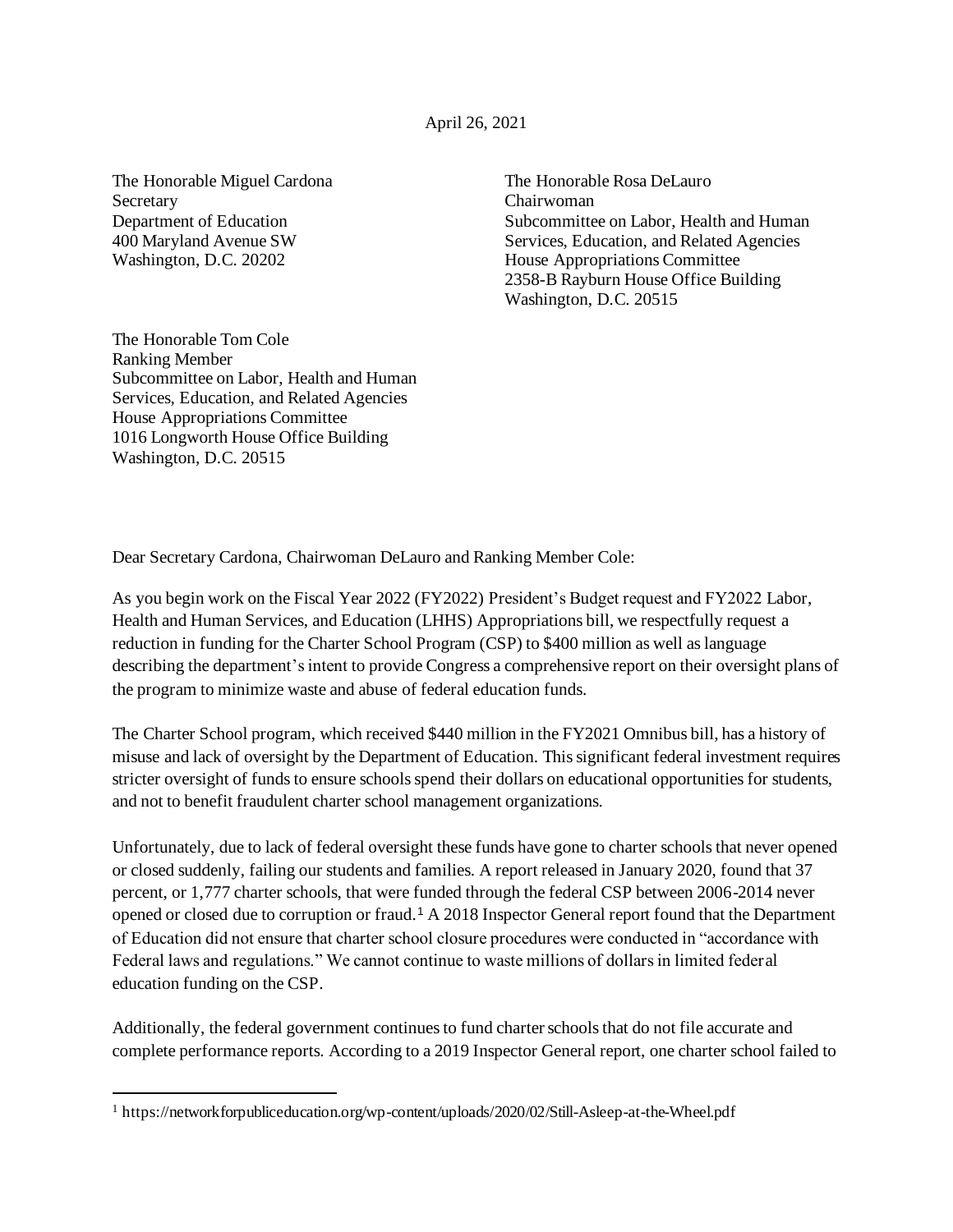report 61 of 73 performance measures on their annual reports to the Department of Education. <sup>2</sup>Yet this same charter school received over a \$1 million grant in Fiscal Year 2020.<sup>3</sup>

Although the Department of Education made it illegal for for-profit entities to qualify or receive funding through the CSP, in recent years, new business models have skirted this restriction and allowed for-profit educational management organizations (EMOs) to access federal education dollars. EMOs contract with charter school operators with the primary goal of extracting as many dollars as possible from the school without consideration of the impact on quality of education for the students. Similar to the model used by private equity firms, most EMOs attempt to do so by reducing labor costs or providing fewer services to schools and students.<sup>4</sup> Even though for-profit charters only represent approximately 12 percent of charter schools across the country, they still receive a significant amount of funding through the CSP. <sup>5</sup> Between 2006 and 2017, over 440 for-profit charters received approximately \$158 million in CSP funding suggesting a need for more rigorous oversight of the program.

For these reasons, we urge you to reduce funding to the Charter School Program to \$400 million, the FY2021 House passed level, and include the following report language in the FY2022 Department of Education budget request and LHHS Appropriations bill:

**Charter Schools Program**.—The Committee remains concerned about the lack of oversight of use of Charter Schools Program funds. The Committee directs the Secretary to provide a report to Congress no later than 90 days after passage of this Act on the Department of Education's plan to: 1) create new procedures and internal controls to identify the causes of charter school closures and mitigate the risks of future charter school closures, 2) ensure assets acquired with Federal funds are disposed of in accordance with Federal laws and regulations, 3) update and enforce regulatory guidance regarding the award of CSP funds to charter schools run by for-profit organizations, and 4) conduct a review of all grants to ascertain whether there are active grantees who are in violation of the guidance regarding the relationships between a school and for-profit organizations.

Additionally, to close the existing loophole that allows for-profits to utilize CSP funding, we urge you to include the following bill language in the FY2022 LHHS Appropriations bill:

Sec.\_\_\_. None of the funds made available by this Act or any other Act may be awarded to a charter school that contracts with a for-profit entity to operate, oversee or manage the activities of the school.

We hope that you will take this significant step to ensure that federal education funding goes to the institutions that best serve the interests of students across the country.

<sup>2</sup> https://www2.ed.gov/about/offices/list/oig/auditreports/fy2020/a05s0013.pdf

<sup>3</sup>https://oese.ed.gov/offices/office-of-discretionary-grants-support-services/charter-school-programs/charter-schoolsprogram-grants-for-replications-and-expansion-of-high-quality-charter-schools/awards/

<sup>4</sup> https://www.aasa.org/SchoolAdministratorArticle.aspx?id=14510

<sup>5</sup> https://www.publiccharters.org/about-charter-schools/charter-school-faq